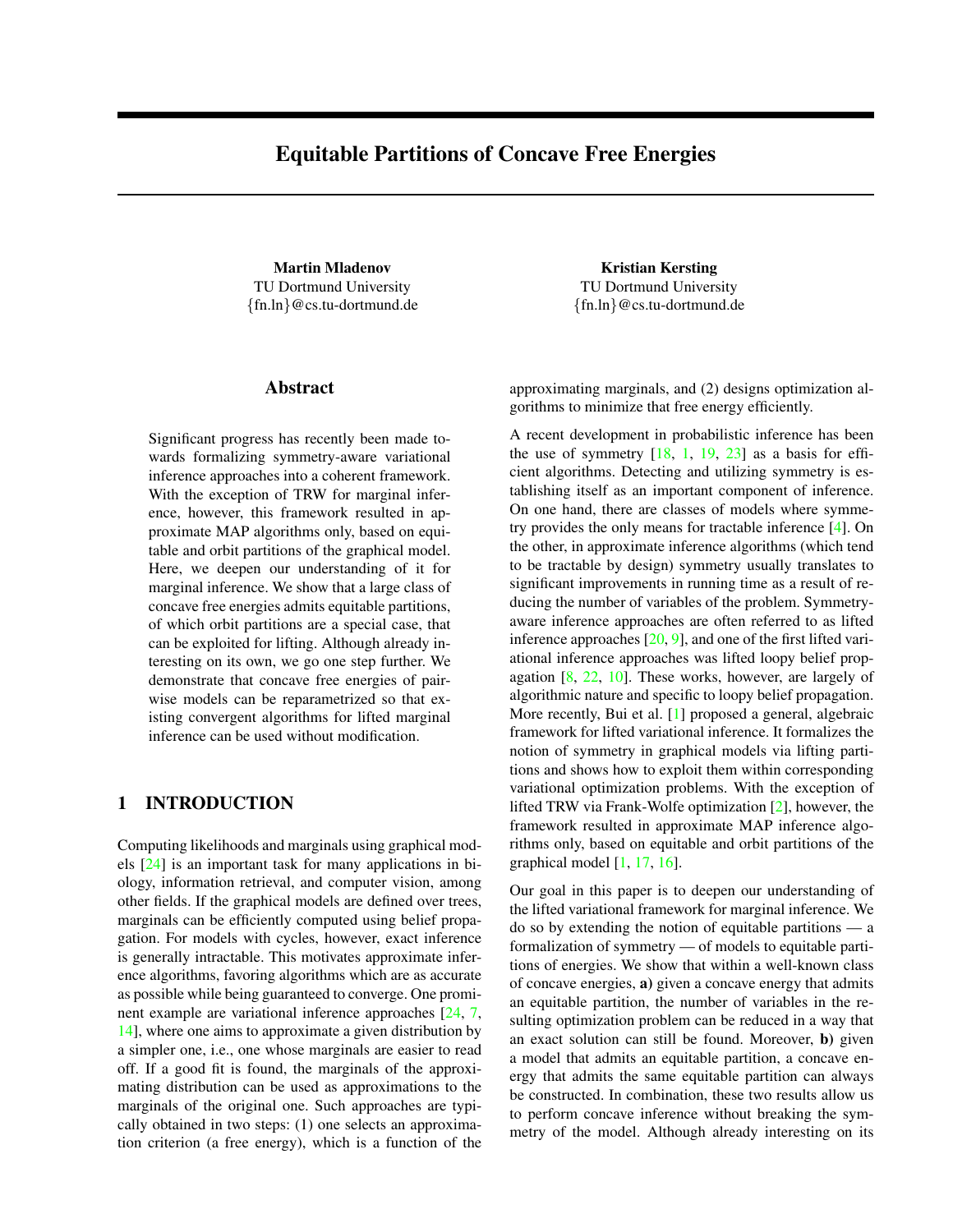<span id="page-1-0"></span>

Figure 1: Representations. (a) An MRF and its factor graph. (b) An LP and its factor graph. (Best viewed in color)

own, we go one step further. We demonstrate that for the case of pairwise models, "lifted" concave free energies can be reparametrized to "ground" energies of smaller models. That is, for any pair  $(G, c)$  of pairwise model and energy parameters as well as an appropriate partition, we can find a pair  $(G', c')$  of smaller size such that the resulting energies are equivalent, regardless of the solver. This enables us to use existing highly efficient and distributed convergent message passing algorithms for lifted marginal inference such (as  $[21]$ ) without modification. Furthermore, we provide a novel angle on the open question raised by Bui et al. regarding the applicability equitable partitions within lifted variational inference. While they point out that partitions coarser than an orbit partition of the model generally cannot lift the TRW energy [\[2\]](#page-9-13) faithfully, we show that a large class of other energies in the same class do admit any equitable partition of the model.

To achieve the above goal(s) we start off by reviewing the required tools from (lifted) variational inference. Section [3](#page-3-0) then introduces the notion of an equitable partition of a convex energy and shows that this partition is a lifting partition. In Section [4,](#page-5-0) we show to reparametrize energies and models modulo equitable partitions in order to eliminate the necessity of a lifted solver. Before concluding, we illustrate our theoretical results empirically.

## 2 BACKGROUND

We will start with reviewing variational inference in Markov random fields (MRF). Then we will touch upon the basics of the lifting framework for variational problems.

Variational Inference in MRFs. Let X  $(X_1, X_2, \ldots, X_n)$  be a set of n discrete-valued random variables and let  $x_{\alpha}$  represent the possible realizations of a subset  $\alpha$  of these random variables. Markov random fields (MRFs) compactly represent a joint distribution over  $X$  as a factorization sent a joint distribution over **X** as a factorization  $P(\mathbf{X} = \mathbf{x}) = Z^{-1} \exp \left[\sum_{\alpha} \theta_{\alpha}(x_{\alpha}) + \sum_{i} \theta_{i}(x_{i})\right]$ , see [\[24\]](#page-9-0) for more details.

It is often convenient to represent MRFs by their factor

graphs. In this paper, however, we will slightly modify the standard definition of a factor graph. For our purposes, a **factor graph**  $G$  is a colored tri-partite graph, whose nodes represent the variables, factors and the positions of variables in factors within an MRF. In contrast to standard factor graphs and as illustrated in Fig. [1a,](#page-1-0) we connect a variable  $\overline{X}_i$  to factor  $\theta_\alpha$  via a dummy position node  $\Diamond_{i\alpha}$ , which we color according to the symmetry of  $\theta_{\alpha}$ . More precisely, if the positions of  $X_i$  and  $X_j$  are compatible, that is,  $\theta_\alpha(\ldots, x_i, \ldots, x_j, \ldots) \; = \; \theta_\alpha(\ldots, x_j, \ldots, x_i, \ldots) \, \text{ for all }$ realizations  $x_i, x_j$ , we color  $\Diamond_{i\alpha}$  and  $\Diamond_{j\alpha}$  with the same color. If the positions are not compatible, they receive different colors. Moreover, we assume that factors, variables and positions use different color spaces, e.g. a position and factor node cannot share the same color. While this is not the most compact representation, it will allow us to use a common graphical representation across various kinds of partitions and optimization problems.

Inference in MRFs is generally intractable, hence, inference tasks are often addressed via approximations. One prominent class of approximate inference algorithms arises from the following optimization problem: " ı

<span id="page-1-1"></span>
$$
\mu^* = \underset{\mu \in \mathcal{L}(G)}{\operatorname{argmax}} \underbrace{\left[\theta^T \mu + T \cdot \hat{H}(\mu)\right]}_{=:F(\mu)},\tag{1}
$$

where F is the free energy and the set  $\mathcal{L}(G)$ , defined as

$$
\mathcal{L}(G) = \left\{ \mu \geq 0 \middle| \frac{\sum_{x_i} \mu_i(x_i) = 1}{\sum_{x_\alpha \setminus x_i} \mu_\alpha(x_\alpha) = \mu_i(x_i)} \right\}, \quad (2)
$$

is known as the local polytope  $[24]$ . The problem in Eq. [1](#page-1-1) is at the heart of many message-passing inference algorithms. For instance, if we set  $T = 0$  (or sufficiently small in the sense of  $[13]$ ),  $\mu^*$  in Eq. [1](#page-1-1) yields a linear programming approximation of the Maximum a-Posteriori (MAP) problem and prominent MAP algorithms such as MPLP and MSD are typically derived as specialized solvers for the latter. If, on the other hand, we choose  $T$  to be 1 and  $\hat{H}$  to be an approximation of the entropy function,  $\mu^*$  approximates the vector of single-node and factor marginals of the distribution P. For example, we can choose  $H = H_c$  as

<span id="page-1-2"></span>
$$
\hat{H}_{\mathbf{c}}(\boldsymbol{\mu}) = \sum_{i} c_{i} H_{i}(\mu_{i}) + \sum_{\alpha} c_{\alpha} H_{\alpha}(\mu_{\alpha}), \qquad (3)
$$

where  $H_i$  and  $H_\alpha$  are local entropies. For  $c_i = 1 - |\text{nb}(i)|$ and  $c_{\alpha} = 1$ , F becomes the Bethe energy,  $F_{\text{Bethe}}$ . In this case, solving the set of saddle-point equations of Eq. [1](#page-1-1) by means of fixed-point iteration yields the popular Loopy Belief Propagation algorithm. The Bethe Energy often gives surprisingly good approximations to the true marginals, however, it is rather difficult to optimize over. Thus, one may prefer to consider instances of  $\hat{H}_c$ , where maximization is efficient.

Naturally, a class of such energies results from  $H$  being concave. In particular, we are interested in values of  $c$  that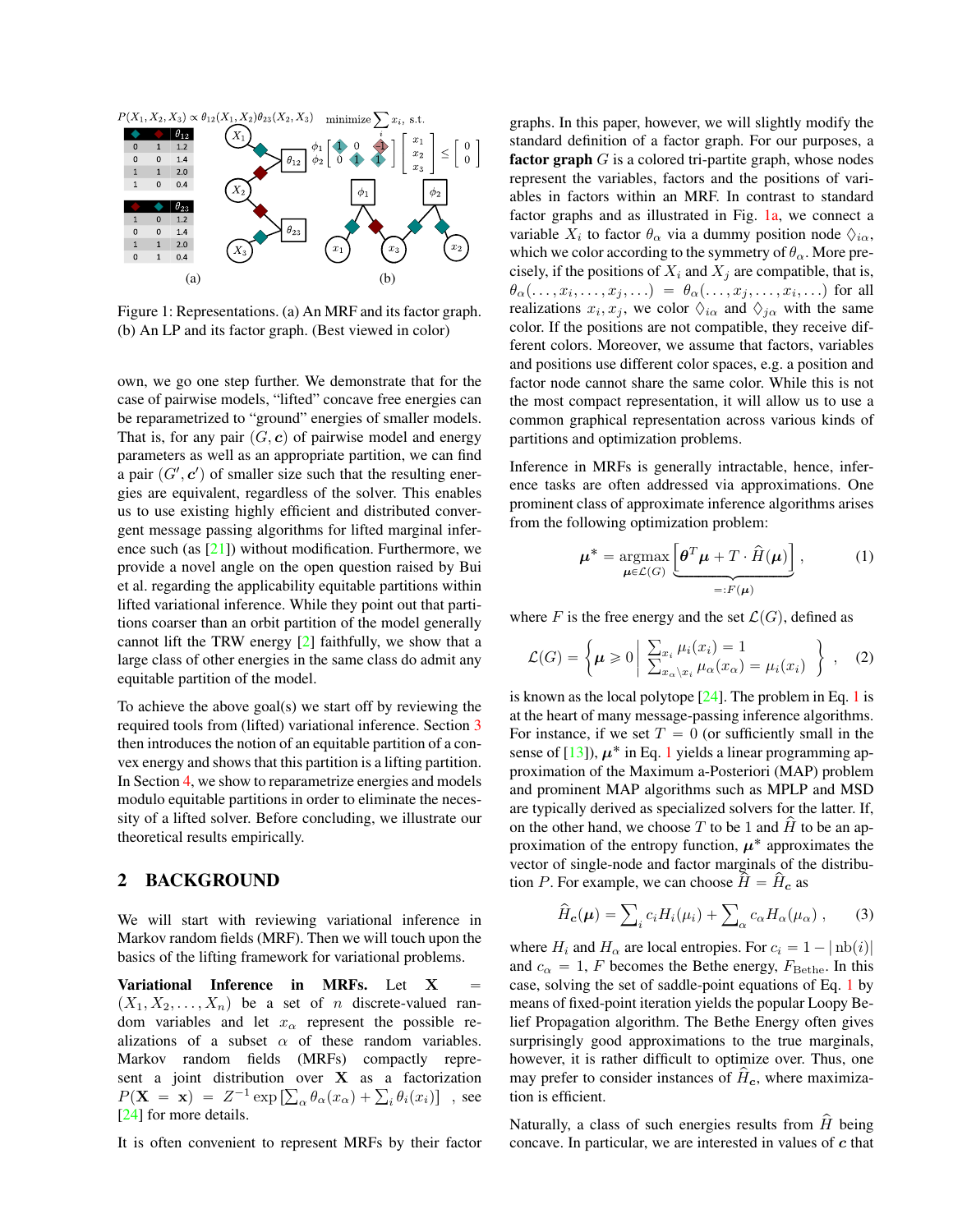<span id="page-2-1"></span>

Figure 2: Model symmetry of G propagates to its MAP-LP. (a)  $G$  – colored by the classes of the CEP. (b) The MAP-LP of G (nonnegativity and normalization constraints as well as position nodes have been omitted for clarity). (c) The factor graph of the MAP-LP of  $G$  colored by its CEP. The colors indicate that the classes can be deduced from the CEP of  $G$ .. Note that the darker and lighter version of each color are not grouped together. (Best viewed in color)

make  $H_c$  in Eq. [3](#page-1-2) concave, as the structure of these energies gives rise to message-passing algorithms with de-sirable theoretical properties, cf. [\[14,](#page-9-2) [6\]](#page-9-18). A sufficient condition for  $H_c$  to be concave is that nonnegative auxiliary numbers  $c_{\alpha\alpha}$ ,  $c_{ii}$ , and  $c_{i\alpha}$  exist, called **counting numbers**, obeying to

<span id="page-2-2"></span>
$$
\mathcal{C}(G) = \left\{ c_{\alpha}, c_i \mid c_{\alpha} = c_{\alpha\alpha} + \sum_{i \in \alpha} c_{i\alpha}, \atop c_i = c_{ii} - \sum_{\alpha : i \in \alpha} c_{i\alpha} \right\}.
$$
 (4)

Finally, note that for  $T = 0$ , Eq. [1](#page-1-1) becomes a linear program (LP), called the MAP-LP of G. An LP is an optimization problem of the form maximize  $c^T x$  subject to  $Ax \leq b$ . While LPs are not the focus of this paper, they will be an important tool in the analysis of variational inference problems. Note that linear programs, like MRFs, can be represented by factor graphs. We represent a constraint  $\alpha$  (row  $\alpha$  of **A**) as a factor node  $\phi_{\alpha}$ , LP variable i as a variable node  $x_i$  and the coefficient  $A_{\alpha i}$  as position node  $\Diamond_{\alpha i}$ . Our notion of compatibility of positions here is that  $\Diamond_{\alpha i}$  is colored with the same color as  $\Diamond_{\beta j}$  if  $A_{\alpha i} = A_{\beta j}$ . Additionally,  $x_i$  and  $x_j$  are colored with the same color if  $c_i = c_j$ , while  $\phi_\alpha$  and  $\phi_\beta$  are colored the same if  $b_\alpha = b_\beta$ . An example is given in Fig. [1b.](#page-1-0) Having set-up the variational inference problem, we now give a short review of lifted variational inference.

Lifted Variational Inference via Lifting Partitions. Lifted inference approaches essentially amount to reducing the size a model by grouping together indistinguishable variables and factors. In other words, they exploit symmetries. To formalize the notion of symmetry more concisely, we follow [\[1\]](#page-9-4).

Consider the linearly constrained concave program

$$
x^* = \operatorname{argmax}_{Ax \le b} J(x) . \tag{\clubsuit}
$$

We are interested in partitioning the variables of the program by a partition  $P = \{P_1, \ldots, P_p\}, P_i \cap P_j = \emptyset$ ,  $\bigcup_i P_i = [x_1, \ldots, x_n]$ , such that there exists at least one solution that respects the partition. More formally,  $P$  is a lifting partition of  $(\clubsuit)$  if  $(\clubsuit)$  admits a solution with  $x_i = x_j$ whenever  $x_i$  and  $x_j$  are in the same class in  $P$ . We call the linear subspace defined by the latter condition  $\mathbb{R}_{\mathcal{P}}$ .

Having obtained a lifting partition of the ground variational problem, we can now restrict the solution space to  $\{x : Ax \leq b\} \cap \mathbb{R}_{\mathcal{P}}$ . That is, we constrain equivalent variables to be equal, knowing that at least one solution will be preserved in this space of lower dimension. Since ground variables of the same class are now equal, they can be replaced with a single aggregated (lifted) variable. The resulting lifted problem has one variable per equivalence class, thus, if the lifting partition is coarse enough, significant compression and in turn run-time savings can be achieved. To recover a ground solution from the lifted solution, one assigns the value of the lifted variable to every ground variable in the class.

For linear programs, Mladenov et al. [\[15,](#page-9-19) [17,](#page-9-14) [16,](#page-9-15) [5\]](#page-9-20) have shown that equitable partitions [\[3\]](#page-9-21) act as lifting partitions. An equitable partition of a graph is a partition  $P$  of the vertex set such that for any pair of vertices u and v in the same class  $P_n$  and any other class  $P_m$ ,  $|\text{nb}(u) \cap P_m| = |\text{nb}(v) \cap P_m|^1$  $|\text{nb}(u) \cap P_m| = |\text{nb}(v) \cap P_m|^1$ . For colored graphs, we additionally require that the color vector respects the partition. We call the quantity  $| \text{ nb}(v) \cap P_m |$  the degree of  $P_n$  to  $P_m$ ,  $\deg(P_n, P_m)$ . For notational convenience, we will introduce equitable partitions of factor graphs as  $P = \{P_1, \ldots, P_p, Q_1, \ldots, Q_q, D_1, \ldots, D_d\}$ , where the Pclasses refer to the variable classes, the Q-classes to factor classes and the D-classes to position classes.

For the purposes of our discussion, an equitable partition of a linear program is an equitable partition of its factor graph. The existence of an equitable partition of a linear program implies the existence of certain doubly-stochastic

<span id="page-2-0"></span><sup>&</sup>lt;sup>1</sup>The orbit partitions discussed in  $[1, 2]$  $[1, 2]$  $[1, 2]$  are a special kind of equitable partitions.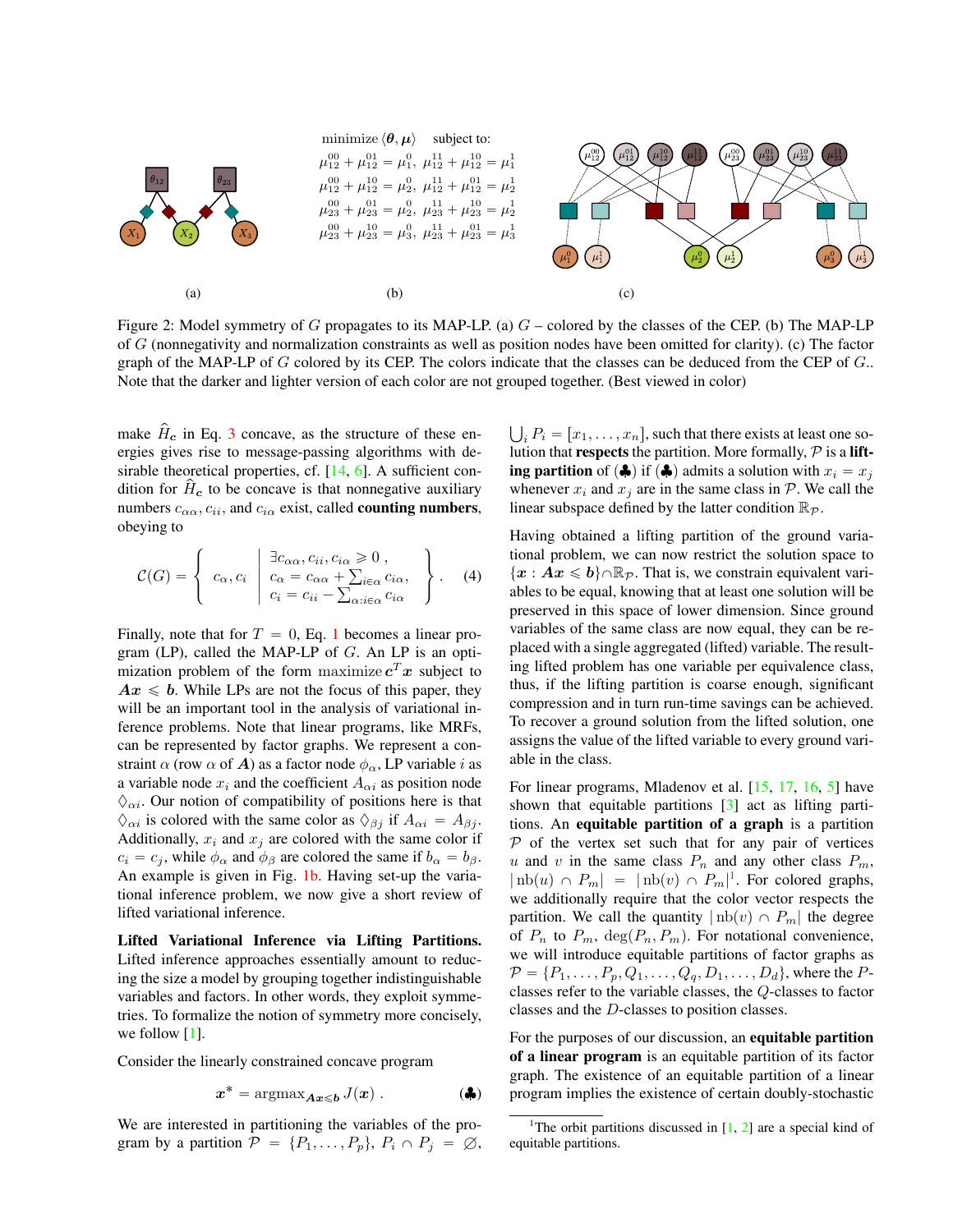matrices  $(\Sigma, \Pi)$  such that  $c^T \Pi = c^T$ ,  $\Sigma b = b$  and  $\Sigma A =$  $A\Pi$  [\[5\]](#page-9-20).

Recall that a concave energy inference problem as defined here is essentially a linear program (the MAP-LP) plus a linear combination of local entropies in the objective. The symmetries of the MAP-LP have already received attention [\[1,](#page-9-4) [17,](#page-9-14) [16\]](#page-9-15), and it is understood that the MAP-LP preserves the symmetries present in the model. We will use this understanding as a starting point for our discussion of concave energies. We briefly formalize the claim.

<span id="page-3-1"></span>Lemma 1. *Any equitable partition* P *of an MRF* G *induces an equitable partition* P <sup>1</sup> *of the resulting MAP-LP.*

Let us briefly sketch how this works. Suppose we are given an equitable partition  $P$  of  $G$ . To obtain an equitable partition P' on  $\mathcal{L}(G)$ , we group together  $\mu_i(0)$  with  $\mu_j(0)$ , resp.  $\mu_i(1)$  with  $\mu_j(1)$  if  $X_i$  is grouped with  $X_j$  in  $P$ . To partition the joint state pseudomarginals, we use the following rule. Let  $\theta_{\alpha}$  and  $\theta_{\beta}$  be two factors grouped together in  $P(\alpha = \beta$  is also allowed). Then, for all permutations  $\pi$  :  $\alpha \rightarrow \beta$  such that  $\pi(i) = j$  only if  $\Diamond_{i\alpha}$  is grouped together with  $\Diamond_{i\beta}$  in P, we group together  $\mu_{\alpha}(x)$  with  $\mu_{\beta}(\pi(\bm{x}))$  for every joint configuration x. This grouping of the LP variables also induces a grouping of the constraints and positions that completes the partition.

Due to lack of space, we will not prove this here. Instead, we give an example of how model symmetry propagates to MAP-LP symmetry. Fig. [2](#page-2-1) shows an MRF  $G$  colored by its CEP (a) and the resulting MAP-LP (b) (some constraints and the position nodes have been omitted for clarity). In Fig.  $2c$ , we see the correspondence between the CEP of  $G$ and the CEP of the MAP-LP as indicated by the colors.

# <span id="page-3-0"></span>3 EQUITABLE PARTITIONS OF CONCAVE FREE ENERGIES

With the basics of lifted variational inference at hand, we can now begin our main discussion. We proceed as follows. We start off by defining an equitable partition of a concave energy. Then, as the first main result of this section, we show that any concave energy that admits an equitable partition has a solution that respects that partition. This establishes that equitable partitions of concave energies are lifting partitions. Next, we show that given an equitable partition of an MRF, concave energies that admit this partition are guaranteed to exist. That is, if we want to do convergent inference on a model with symmetries, we can always find a suitable energy that does not break the symmetries. Finally, we will look at some heuristics used for selecting concave energies and examine their relationship to equitable partitions.

Definition 2. *An* equitable partition of a concave energy  $H_c$  (as in Eq. [3\)](#page-1-2) with  $c \in C(G)$  is an equitable partition of G such that  $X_i$  and  $X_j$  are grouped together only if  $c_i = c_j$ 

#### *and*  $\theta_{\alpha}$ ,  $\theta_{\beta}$  *are grouped together only if*  $c_{\alpha} = c_{\beta}$ *.*

We will shortly show that equitable partitions of concave energies preserve optimal solutions of the variational problem. Before we do so, however, we will formalize what we consider to be the symmetries of  $H_c$ .

If we set aside the constraints and ignore semantics of  $\mu$ ,  $H_c$  is just a linear combination of  $x \log x$  terms, i.e.  $\mu$ ,  $H_c$  is just a linear combination of  $x \log x$  terms, i.e.<br>  $\hat{H}_c(x) = \sum_k c_k x_k \log x_k$ . Observe that if we permute any two variables whose  $c$ 's are the same, we do not change  $H_c$ . In other words, any permutation  $\Pi$  with  $\Pi c = c$  is an automorphism of  $\hat{H}_c$ , i.e.,  $\hat{H}_c(\Pi x) = \hat{H}_c(x)$ . Moreover, switching any pair of variables can be done independently of other pairs. We now restate the above in formal terms. If we introduce  $\mathcal{R} = \{R_1, \ldots, R_r\}$  that partitions the variables into classes having equal  $c$ , then the following holds:

**Observation 3.** *The group*  $\Gamma$  =  $\bigotimes_{R\in\mathcal{R}}\mathbb{S}_{|R|}$  is isomorphic *to a subgroup of*  $\mathbb{A}\mathbb{UT}(\widehat{H})$ *.* 

Here  $\otimes$  denotes the group product and  $\mathbb{S}_n$  is the symmetric group over  $n$  elements. Now, let us "switch on" the semantics of the argument and interpret the automorphism group of  $H_c$  in terms of pseudomarginals. We can see that the following operations are automorphisms of  $H_c$ : we can exchange the pseudomarginals of any two variables with the same c's, e.g.,  $(\mu_i(0), \mu_i(1)) \mapsto (\mu_i(0), \mu_i(1))$ ; similarly, we can exchange any two sets of factor beliefs; we could also exchange states within a set of beliefs:  $\mu_i(0) \mapsto \mu_i(1)$ , or even exchange states across variables,  $\mu_i(0) \mapsto \mu_i(1)$ (given that the  $c$ 's are compatible). All of these operations can be done independently of each other. Of course, many symmetries of  $H_c$  are not symmetries of Eq. [1,](#page-1-1) as they are not symmetries of the constraints. For example, Eq. [1](#page-1-1) would generally not admit, say the reordering of states of a variable without reordering the states of its neighbors as a symmetry, since marginalization constraints tie adjacent nodes in the factor graph.

In summary,  $\hat{H}_{c}$  is a highly symmetric object given that we have equal c's. Hence, what we really have to be careful about are the symmetries of the constraints. However, as we will discuss now, equitability takes care of the constraints and we end up with lifting partitions for Eq. [1.](#page-1-1)

<span id="page-3-2"></span>Theorem 4 (EPs of Concave Energies are Lifting Partitions). Let G be an MRF and  $c \in C(G)$  a vector of counting numbers. If  $P$  is an equitable partition of  $\hat{H}_{\mathbf{c}}$  , then  $P'$ *obtained from* P *via Lemma [1](#page-3-1) is a lifting partition of Eq. [1.](#page-1-1)*

*Proof.* To prove that  $P'$  is a lifting partition of Eq. [1,](#page-1-1) we need to prove that Eq. [1](#page-1-1) admits a solution, where equivalent variables take on equal values. We will establish this in the following way. Given any feasible vector  $\mu$  of Eq. [1,](#page-1-1) we will produce a vector  $\mu'$  by replacing each variable by the average of its class. E.g., if the variable  $\mu_i(x)$  is in some class P, then  $\mu'_i(x) = 1/|P| \sum_{j \in P} \mu_j(x)$ . Thus averaged,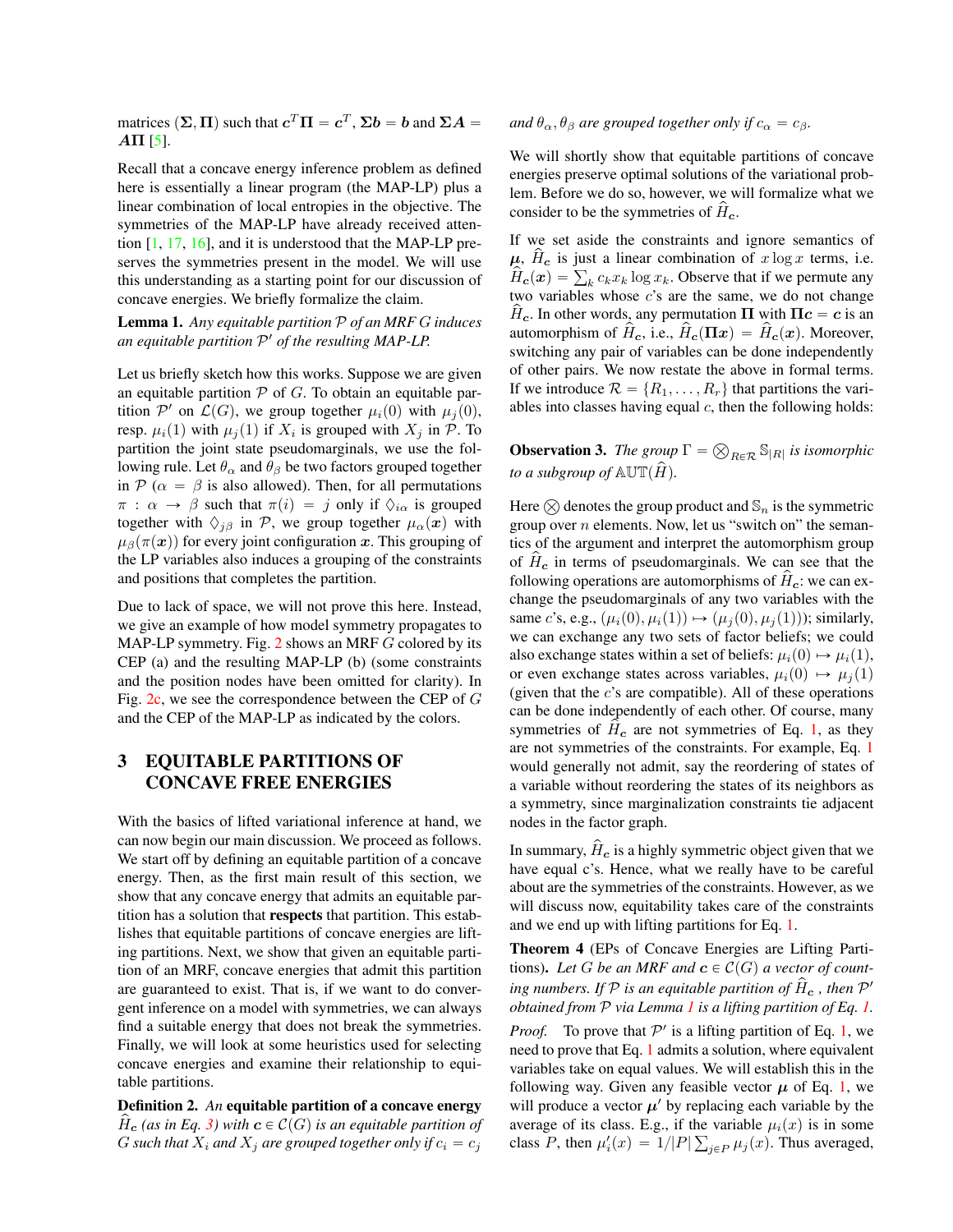the vector  $\mu'$  respects  $\mathcal{P}'$ . Then, we need that **a**)  $\mu'$  is feasible as well and that **b**)  $F(\mu') \geq F(\mu)$ . Having established a) an b), the rest is simple: we take any optimal solution of Eq. [1](#page-1-1) and average over the classes. By a) we know the average is feasible. By b) we know that it will not decrease the objective value. Since we started with somethin that was already optimal, it must be that averaged vector is of equal objective value, as improvement over the optimum is not possible by definition. Thus we have found a new optimum that respects the partition. It now only remains to verify that a) and b) indeed hold.

Proof of a). The averaging operation over the partition classes can be represented in a linear algebraic way, as multiplying  $\mu$  with the doubly stochastic matrix  $X$  defined as: #

$$
X_{ij} = \begin{cases} 1/|C| & \text{if } (\mu)_i, (\mu)_j \text{ are both in some } C \in \mathcal{P}', \\ 0 & \text{otherwise.} \end{cases}
$$

The brackets in the equation indicate that the indices above are used in a generic sense (not bound to factors, variables or particular states). The theory of equitable partitions of LPs tells us that if  $\mathcal{P}'$  is equitable, then  $\mu$  being feasible implies  $\mu' = X\mu$  is feasible as well, as X is a fractional automorphism of the LP [\[5\]](#page-9-20).

Proof of b). The Birkhoff-von-Neumann Theorem [\[12\]](#page-9-22) allows one to decompose the doubly stochastic  $X$  as a conlows one to decompose the doubly stochastic **X** as a convex combination of permutation matrices  $\sum_i \lambda_i \Pi_i$ . Note that any of these permutation matrices will exchange only variables that had been grouped together in  $\mathcal{P}'$ . This follows from the fact that the  $\lambda$ 's form a convex combination. lows from the fact that the  $\lambda$ 's form a convex combination.<br>If  $\Pi_k$  has a nonzero element, then  $\sum_k \lambda_k (\Pi_k)_{ij} = X_{ij}$ has to be strictly greater than 0 as well, as the convex combination has at least one nonzero element. By definition  $c$ respects  $P'$ , hence all  $\Pi$ 's are automorphisms of  $\hat{H}_c$ . Moreover,  $\theta$  also respects  $\mathcal{P}'$  due to our definition of equitable partitions, hence the  $\Pi$ 's are automorphisms of  $\boldsymbol{\theta}^T$  as well. Taken together, we establish that all  $\Pi_i$ 's are automorphisms of  $F, F(\mu) = F(\Pi_i \mu)$ . With this in mind, the concavity of F gives us the result:  $F(\mu') = F(\sum_i \lambda_i \Pi_i \mu) \geq$  $i \lambda_i F(\mathbf{\Pi}_i \boldsymbol{\mu}) = F(\boldsymbol{\mu}).$ 

Thus, we have established that equitable partitions of concave energies are lifting partitions for the variational problem of interest. However, an important question that remains is: do they actually exist? That is, if we want to do inference, can we find counting numbers that permit lifting at all? As we will show now, not only do such numbers exist, but also most heuristics presented in literature for finding counting numbers will yield  $c$  that respect equitable partitions of  $G$ . Let us first show the existence of liftable counting numbers.

<span id="page-4-1"></span>Lemma 5 (Existence of liftable counting numbers). *Let*  $P$  *be an equitable partition of the MRF G. If*  $C(G)$  *is not empty, then there exists a* c*-vector that respects* P*. In other words,*  $P$  *is an equitable partition of*  $H_c$  *for at least one*  $c$ *.* 

<span id="page-4-0"></span>

Figure 3: (a) Illustration of Lemma 5. (b) Commutative diagram underlying the "lifted inference by reparametrization" paradigm. (Best viewed in color)

*Proof* (sketch)*.* Observe that the set of counting numbers is defined by a linear program, as Eq. [4](#page-2-2) consistes of linear constraints. Thus, we can again rely on the fact that equitable partitions of linear programs act as lifting partitions, given that we manage to translate  $P$  into an equitable partition  $\mathcal{P}'$  of  $\mathcal{C}(G)$ . Let us show the translation in question. We group together  $c_i$  with  $c_j$ ,  $c_{ii}$  with  $c_{jj}$ , and  $\phi_i$  (the constraint generated by  $X_i$ ) with  $\phi_j$  in  $\mathcal{P}'$  if  $X_i$  and  $X_j$  are grouped together in P. Similarly, if P groups  $\theta_{\alpha}$  and  $\theta_{\beta}$ , we group  $c_{\alpha}$  with  $c_{\beta}$ ,  $c_{\alpha\alpha}$  with  $c_{\beta\beta}$ , and  $\phi_{\alpha}$  (the constraint generated by  $\theta_{\alpha}$ ) with  $\phi_{\beta}$ . Finally,  $c_{i\alpha}$  and  $c_{j\beta}$  are grouped together if  $\Diamond_{i\alpha}$  and  $\Diamond_{j\beta}$  are grouped together in P. Now let us argue that  $\mathcal{P}'$  is indeed equitable on  $\mathcal{C}(G)$ . The main idea is as follows: we will show that the factor graph of  $G$ is isomorphic to a "skeleton" subgraph of the factor graph of  $\mathcal{C}(G)$ . As such, any equitable partition of G is also equitable on the skeleton of  $\mathcal{C}(G)$ . Then, we will complete the partition on the remaining elements of  $\mathcal{C}(G)$  in a way that preserves equitability.

To obtain the skeleton, we temporarily ignore the variables  $c_i, c_{ii}, c_{\alpha}, c_{\alpha\alpha}$ . Then, the map  $M : G \to C(G)$ , which maps the position node  $\Diamond_{\alpha i}$  to the LP variable  $c_{i\alpha}$ , the factor  $\theta_{\alpha}$  to the constraint of the factor and the variable  $X_i$ to the constraint of the variable, is an isomorphism. This follows directly from Eq. [4.](#page-2-2) An LP variable  $c_{i\alpha}$  appears in the factor constraint of  $\theta_{\alpha}$  if and only if  $\theta_{\alpha}$  is connected to position node  $\Diamond_{\alpha i}$  (in other words variable *i* participates in factor  $\theta_{\alpha}$ ). Moreover a variable  $c_{i\alpha}$  appears in the variable constraint of  $X_i$  if and only if  $X_i$  is connected to position node  $\Diamond_{\alpha i}$ . Thus, an equitable partition of G yields an equitable partition of the constraints and the variables  $c_{i\alpha}$ . If we reintroduce now  $c_i$ ,  $c_{ii}$ ,  $c_{\alpha}$ ,  $c_{\alpha\alpha}$ , we see that each appears in exactly one constraint, so they can be partitioned in a way to preserve equitability. Fig. [3a](#page-4-0) provides an illustration. Note that we have so far ignored the position nodes in the FG of  $\mathcal{C}(G)$ . It can be verified that they can be partitioned without breaking the equitability of the partition obtained thus far.  $\Box$ 

We have established that if  $G$  admits an equitable parti-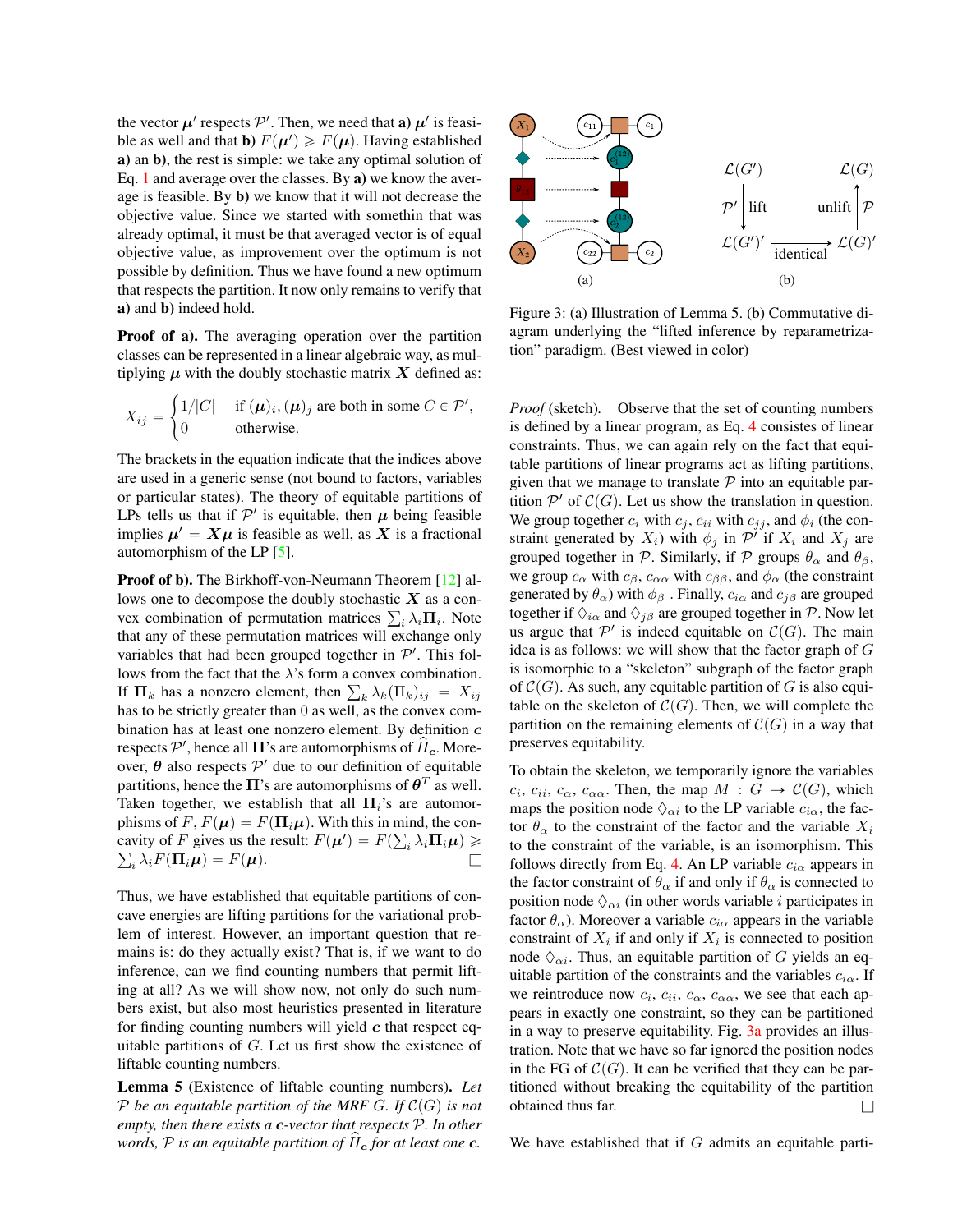tion, then there will be at least one energy that admits the same equitable partition. The question now is, how do we compute the appropriate counting numbers? Naturally, as in Thm [4,](#page-3-2) we can take any vector of counting numbers, any equitable partition of  $G$  and simply average  $c$  over the classes. However, as  $C(G)$  is a polyhedron, there are infinitely many vectors of counting numbers and the usefulness of the resulting energies in terms of the approximate inference problem will vary. In the following, we show that several heuristics for picking counting numbers naturally yield counting numbers that allow nice equitable partitions of the energy. The heuristics that we will discuss first are the following two: (a) [\[6\]](#page-9-18) following the principle of insufficient reason one tries to make  $c$ 's as uniciple of insufficient reason one tries to make c's as uniform as possible by minimizing either  $\sum_{\alpha} (c_{\alpha} - 1)^2$  or  $_{\alpha}$   $c_{\alpha}$  log  $c_{\alpha}$  over  $\mathcal{C}(G)$ ; (b) [\[14\]](#page-9-2) finding the least-squares projection of the c's of the Bethe energy onto  $\mathcal{C}(G)$ , i.e.  $c^* = \operatorname{argmin}_{c \in \mathcal{C}(G)} \sum_{\alpha} (c_{\alpha} - 1)^2 + \sum_i (c_i - |\operatorname{nb}(X_i)| + 1)^2.$ Both of them lead to liftable energies.

#### Proposition 6 (Finding lifted counting numbers). *Let* P *be* an EP of  $G$  and  $\mathcal{P}'$  is an EP of  $\mathcal{C}(G)$  obtained as in Thm. [5.](#page-4-1) *Then* P 1 *is a lifting partition of both (a) and (b).*

*Proof.* The proof is identical to the proof of Thm. [4.](#page-3-2) As, Lemma [5](#page-4-1) already established, given any  $c \in \mathcal{C}(G)$ , we obtain a new  $c' \in C(G)$  by assigning to any  $c'_\alpha$  or  $c'_i$  the average of c over the respective class. Now we need to show that this averaging does not increase the respective objective values. We argue in the same way as in Thm. [4.](#page-3-2) For both cases in (a), the automorphism group consists of the product of two symmetric groups - we can exchange any two  $c_i$ ,  $c_j$  and any two  $c_\alpha$ ,  $c_\beta$  independently. Thus averaging over  $\mathcal{P}'$  is equivalent to averaging over automorphisms of the objectives, which by convexity does not increase the value. For the case of (b), the automorphism group is smaller. We are allowed to exchange any two  $c_{\alpha}, c_{\beta}$  independently, but we can exchange  $c_i, c_j$  only if  $|\text{nb}(X_i)| = |\text{nb}(X_i)|$ . Recall however, that in any equitable partition, for any class  $Q$ , we group  $X_i$  and  $X_j$ if  $\deg(X_i, Q) = \deg(X_j, Q)$ . This implies  $|\operatorname{nb}(X_i)| =$  $|\text{nb}(X_j)|$ . Thus, the averaging matrix X as in Thm. [4](#page-3-2) will have a non-zero value only if  $|nb(X_i)| = | nb(X_i)|$ , and the resulting Birkhoff-von-Neumann decomposition will consist of automorphisms of the objective.  $\Box$ 

In essence, this proposition tells us that optimal numbers (w.r.t. (a) and (b)) can be found that turn any equitable partition of G into an equitable partition of the energy. Could this be the case for all heuristics? As it turns out, some heuristics can impose restrictions on what partitions can be EPs of their respective energies.

To see this, consider for example as a further option (c) Tree-Reweighted BP (in pairwise models). We obtain  $c \in$  $C(G)$  by setting  $c_{\alpha}$  to be the number of spanning trees passing through  $\theta_{\alpha}$  divided by the number of all spanning trees in  $G$ . If we translate the result of Bui et al.  $[2]$  in the language of the present paper, it states that the equitable partition of G coarser than its orbit partition may generally not be turned into an equitable partition of the TRW energy. However, for the orbit partition, they give an efficient algorithm to produce the appropriate  $c$ .

Finally, one could also follow Meshi et al. [\[14\]](#page-9-2) as option (d): instead of approximating the numbers of  $F_{\rm Bethe}$ , we project  $F_{\rm Bethe}$  itself onto the set of concave energies  $F_{c\in\mathcal{C}(G)}$ . More precisely, we take  $c^*$  =  $\mathop{\rm argmin}_{\boldsymbol{c}\in\mathcal{C}(G)}\int_{\boldsymbol{\mu}\in\mathcal{L}(G)}\left(F_{\mathrm{Bethe}}(\boldsymbol{\mu})-F_{\boldsymbol{c}}(\boldsymbol{\mu})\right)^2d\boldsymbol{\mu}$  . As a matter of fact, it is even an open question whether  $F_{\text{Bethe}}$ admits stationary points that respect<sup>[2](#page-5-1)</sup> any  $P$ . It should be noted that if we want a coarser partition than what (c) or (d) permit, we could still take the counting numbers and average them over a coarser equitable partition of G. However, the question of whether this operation preserves the quality of approximation remains open.

#### <span id="page-5-0"></span>4 LIFTING AS REPARAMETRIZATION

One issue that arises with the above approach is that in certain cases, compression changes the structure of the optimization problem. For example, given an equitable partition  $P = \{Q_1, \ldots, Q_q, P_1, \ldots, P_p, D_1, \ldots, D_d\}$  of G, the compressed inference problem will take on the following form:  $\mu^* =$ 

$$
\underset{\boldsymbol{\mu}\in\mathcal{L}(G)'}{\operatorname{argmax}} E'(\boldsymbol{\mu}) + \sum_{P\in\mathcal{P}} |P|c_P H_P(\mu_P) + \sum_{Q\in\mathcal{P}} |Q|c_Q H_Q(\mu_Q) ,
$$

where

$$
E'(\mu) = \sum_{P \in \mathcal{P}} |P|\theta_{P}\mu_{P} + \sum_{Q \in \mathcal{P}} |Q|\theta_{Q}\mu_{Q} \text{ and}
$$

$$
\mathcal{L}(G)' = \begin{cases} \mu_{P}^{0} + \mu_{P}^{1} = 1\\ \mu_{Q}^{00} + \mu_{D}^{01} = \mu_{P}^{0}\\ \mu_{Q}^{11} + \mu_{D}^{01} = \mu_{P}^{1}\\ \mu_{Q}^{00} + \mu_{D'}^{01} = \mu_{P'}^{0}\\ \mu_{Q}^{10} + \mu_{D'}^{01} = \mu_{P'}^{1}\\ \mu_{Q}^{11} + \mu_{D}^{01} = \mu_{P'}^{1} \end{cases} (5)
$$

Here,  $Q$  is the representative of a factor class,  $P$  and  $P'$  are the representatives of its neighboring variable classes and  $D$  and  $D'$  are the representatives of the position classes that connect variables in  $P$  and  $P'$  to factors in  $Q$ . Note that our notation treats the beliefs of factor Q being in state 00 or 11 differently from the beliefs of factor Q being in state 01 or 01. This becomes important in the following situation: in an equitable partition, it could happen that  $P = P'$ . That is, for any ground factor in the class Q, both participating variables are in the same class of the lifting partition. For the variational problem, this means that we need to unify the

<span id="page-5-1"></span><sup>&</sup>lt;sup>2</sup>Works on lifted loopy belief propagation  $[8, 22, 10]$  $[8, 22, 10]$  $[8, 22, 10]$  $[8, 22, 10]$  $[8, 22, 10]$  do indeed show that BP admits such solutions. However, the question of whether this is due to  $F_{\text{Bethe}}$  or an artifact of the way BP optimizes it is unclear.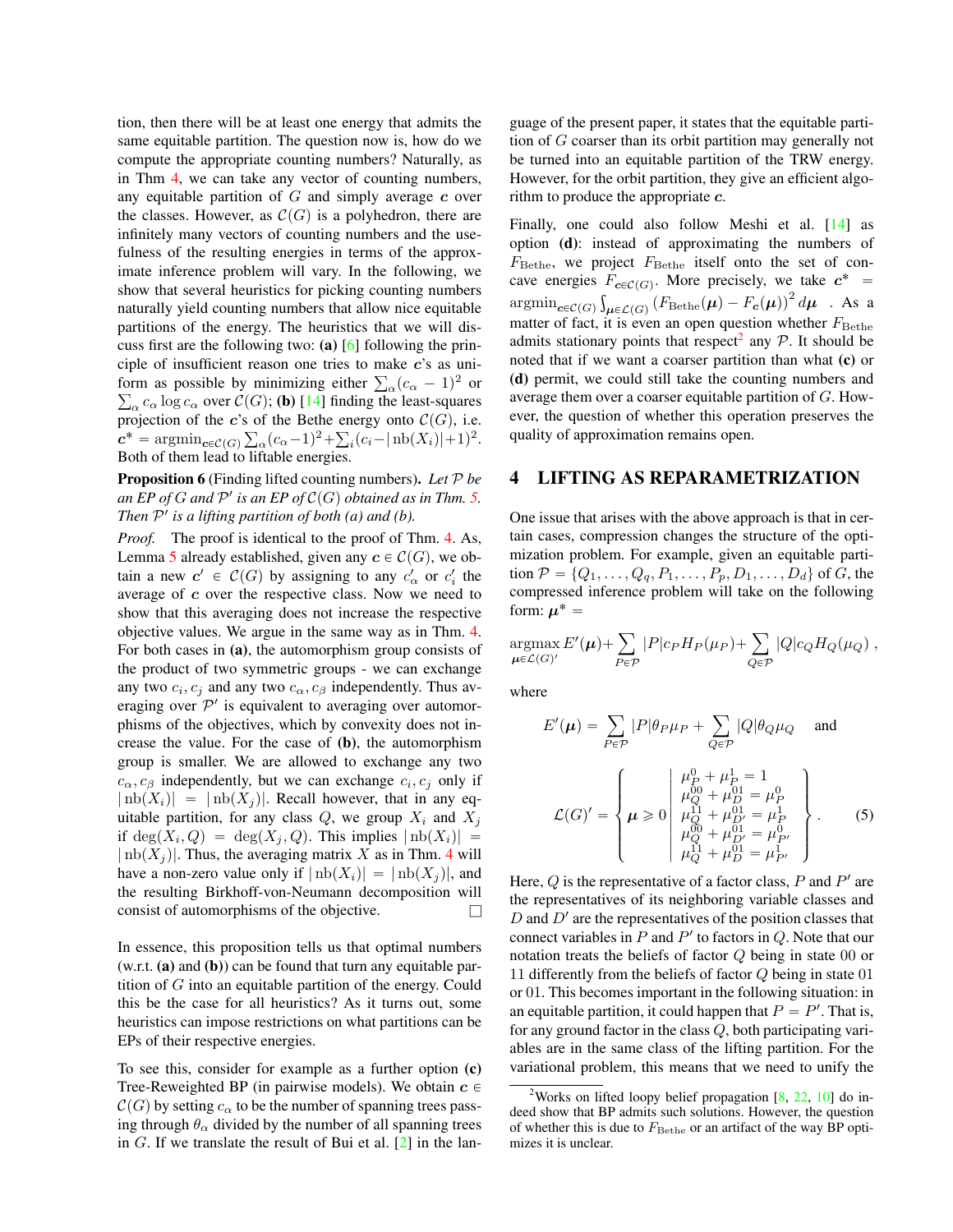variables  $\mu_{D'}^{01}$  and  $\mu_D^{01}$ , ending up with a peculiar-looking set of constraints such as:

$$
\mu_Q^{00} + \mu_D^{01} = \mu_P^0 \text{ and } \mu_Q^{11} + \mu_D^{01} = \mu_P^1 .
$$

This example illustrates why we cannot simply view the lifted inference problem as a standard inference problem on a smaller "proper" factor graph. We have a binary factor that has the same variable in both positions (which is, unfortunately, not equivalent to a unary factor). Now, in terms of message-passing, to send a message to  $P$ ,  $Q$  would have to first eliminate  $P$  – an operation which is not supported by standard message-passing frameworks.

To circumvent the problem, at least for the case of  $T = 0$  in Eq. [1,](#page-1-1) we can follow the "lifted inference as reparametrization" paradigm recently advocated by Mladenov et al. [\[16\]](#page-9-15). The main idea is based on the fact that equitable partitions allow one to not only recover a solution of the ground variational problem from the lifted one, but also a solution of the ground problem can be projected onto  $\mathbb{R}_{\mathcal{P}}$  by averaging the variables within each equivalence class. Thus, what we do is the following: given an  $G$  and an equitable partition  $P$ , we find a smaller G' and a partition  $P'$  such that the variational problem of G lifted with  $P$  is identical to the variational problem of  $G'$  lifted with  $\mathcal{P}'$ . So, we solve the smaller G' with a ground solver, average over  $\mathcal{P}'$  to obtain a solution to the lifted problem of  $G'$ , transfer that to the lifted variational problem of  $G$ , since they are identical, and then finally unlift according to  $P$ . The idea is illustrated in Fig. [3.](#page-4-0) The work of  $[16]$  shows how to find  $G'$  and  $P$ and then reparametrize the factors of  $G'$  such that its lifted MAP-LPs are same the one of  $G$ . Our goal here is to show that if in addition we reparametrize the  $c$ 's, their lifted concave energies will also be the same. Thus, in essence, we can make use of any ground concave energy solver that allows manually setting c's for lifted inference.

As we would like to avoid introducing again the technical arguments of  $[16]$ , we will introduce a notion of weak partition equivalence, which subsumes the equivalence in [\[16\]](#page-9-15), and build upon that. We will show that reparametrization of  $H_c$  is possible among partition-equivalent pairs. Since the pairs produced by the algorithm of  $[16]$  are partitionequivalent, the result applies.

**Definition 7.** Let G and G' be MRFs. We call G and G' weakly partition-equivalent *if they admit equitable partitions*  $P = \{P_1, \ldots, P_p, Q_1, \ldots, Q_q, D_1, \ldots, D_d\}$  *resp.*  $\mathcal{P}' \;\; = \;\; \{P_1', \ldots, P_p', Q_1', \ldots, Q_q', D_1', \ldots, D_d'\}$  having the *same number of variable, factor and position classes. Moreover, for any two classes*  $X, Y \in \mathcal{P}$ , we have  $deg(X, Y) \neq 0$  if and only if  $deg(X', Y') \neq 0$  ( $\spadesuit$ ).

Note that the actual number of nodes in the class may very well be different, we do not require  $|Q| = |Q'|$ .

Lemma 8. If G and G' are weakly partition equiv*alent w.r.t.*  $P$  *and*  $P'$ , *then*  $deg(Q, D) \neq 0$  *implies* 

|Q|  $\frac{|Q|}{|Q'|}\deg(Q, D) = \frac{|D|}{|D'|}\deg(Q', D'),$  resp.  $\deg(P, D) \neq 0$ *implies*  $\frac{|P|}{|P'|} \deg(P, D) = \frac{|D|}{|D'|} \deg(P', D').$ 

Proof. For any equitable partition it will hold that  $|Q| \deg(Q, D)$  =  $|D| \deg(D, Q)$ , resp.  $|Q'|\deg(Q', D')$  $) = |D'| \deg(D, Q)$ . Since D consists of only position nodes, and every position node can be connected to exactly one factor (and one variable),  $deg(D, Q) = deg(D', Q') = 1$ . With this in mind, we take the quotient of both equations and ob- $\tanh \frac{|Q| \deg(Q, D)}{|Q'| \deg(Q', D')}$  =  $|D|$  $\frac{|D|}{|D'|}$ . Multiplying both sides by  $deg(Q', D')$  yields the result. The reasoning for the variable classes is identical.  $\Box$ 

Now, suppose counting numbers for  $G$  which respect  $\mathcal P$ have been found, that is, for every  $\theta_{\alpha}$  in the class  $Q$ ,  $c_{\alpha} = c_Q$  and so on, as in Thm. [5.](#page-4-1) Then, we can construct a vector of counting numbers for  $G'$  by the following procedure: for every vertex in  $G'$  (regardless of whether it is a variable, factor, or position), we take the size of its class,  $|X'|$ , the size of the corresponding class in  $\mathcal{P}, |X|$  and then normalize the counting number  $c_X$  (from  $G$ ) by their ratio. That is,  $c'_{k} = (|X|/|X'|)c_X$ .

Theorem 9. Suppose G and G' are weakly partition equiv*alent with respect to*  $P$  *and*  $P'$  *and*  $c \in C(G)$  *respects*  $P$ *. Then, the vector* **c'** having  $c'_{k} = c_{X'} = \frac{|X|}{|X'|}$  $\frac{|X|}{|X'|}c_X$  *consists of counting numbers for G'. I.e.*  $c' \in C(G')$ .

*Proof.* We have assumed c respects  $P$ . This allows us to rewrite the conditions of Eq. [4](#page-2-2) as ř

$$
C_Q = C_{QQ} + \sum_D \deg(Q, D)c_D \text{ and,}
$$
  
\n
$$
C_P = C_{PP} + \sum_D \deg(P, D)c_D.
$$

The above describes the lifted LP of  $\mathcal{C}(G)$  after unification of all equivalent variables. Now, observe that for the control of the control of the control of the control of the control of the control of the control of the control of the control of the control of the control of the control of the control of the control of the cont

$$
C_{Q'} = \frac{|Q|}{|Q'|} C_Q = \frac{|Q|}{|Q'|} \left[ C_{QQ} + \sum_{D} \deg(Q, D) c_D \right]
$$
  
= 
$$
\frac{|Q|}{|Q'|} C_{QQ} + \sum_{D: \deg(Q, D) \neq 0} \frac{|Q|}{|Q'|} \deg(Q, D) c_D
$$
  
= 
$$
C_{Q'Q'} + \sum_{D: \deg(Q, D) \neq 0} \deg(Q', D') \frac{|D|}{|D'|} c_D
$$
  
= 
$$
C_{Q'Q'} + \sum_{D': \deg(Q', D') \neq 0} \deg(Q', D') c_{D'}.
$$

Note, we were allowed to switch the index in the last line due to  $(\spadesuit)$ . Similarly, « for the control of the control of the control of the control of the control of the control of the control of the control of the control of the control of the control of the control of the control of the control of the cont

$$
C_{P'} = \frac{|P|}{|P'|} C_P = \frac{|P|}{|P'|} \left[ C_{PP} - \sum_{D} \deg(P, D) c_D \right]
$$
  
= 
$$
\frac{|P|}{|P'|} C_{PP} - \sum_{D : \deg(P, D) \neq 0} \frac{|P|}{|P'|} \deg(P, D) c_D
$$
  
= 
$$
C_{P'P'} - \sum_{D : \deg(P, D) \neq 0} \deg(P', D') \frac{|D|}{|D'|} c_D
$$
  
= 
$$
C_{P'P'} - \sum_{D': \deg(P', D') \neq 0} \deg(P', D') c_{D'}.
$$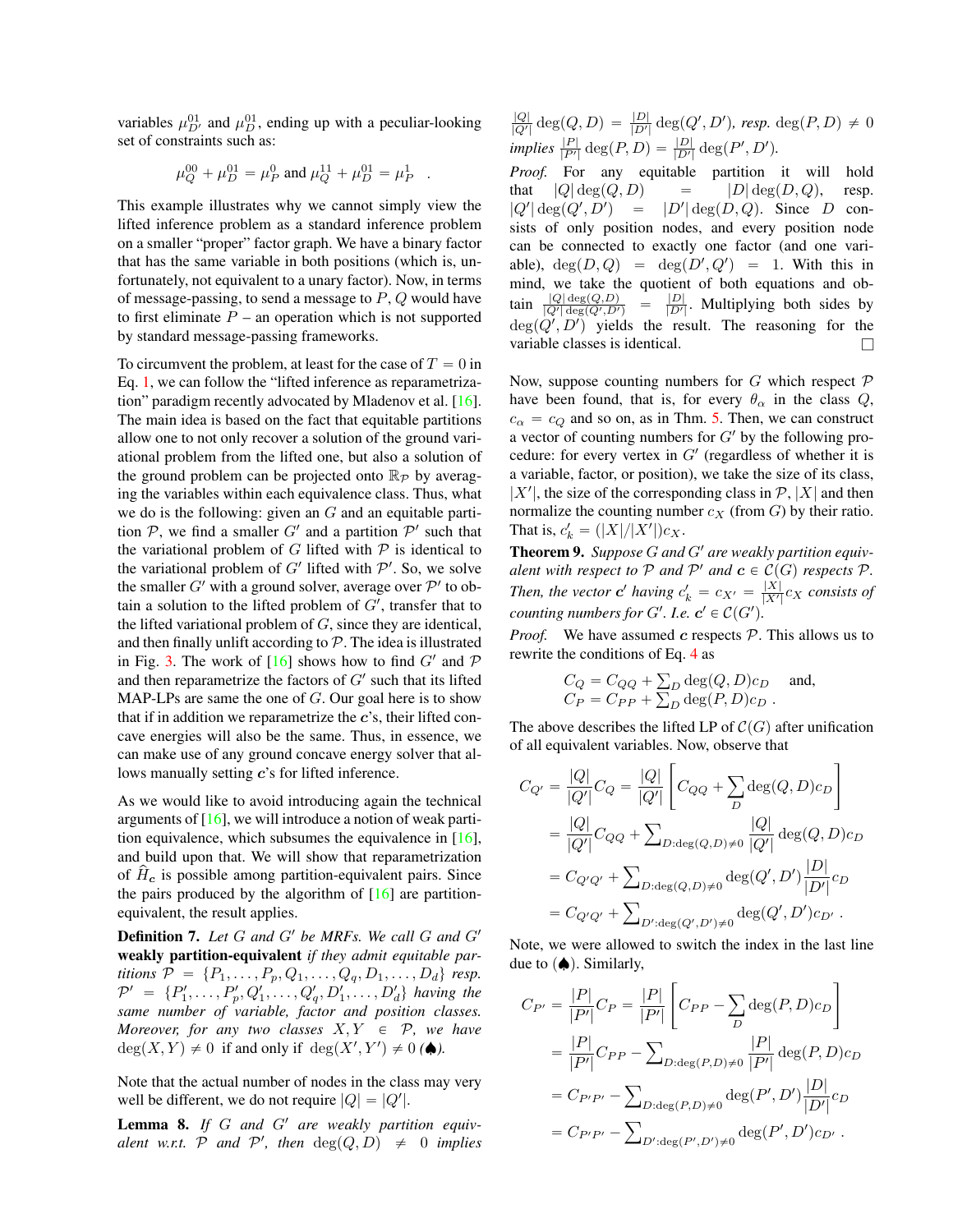<span id="page-7-1"></span>
$$
W x \neq y \land \neg Fr(x, y)
$$
\n
$$
-0.8 Ca(x)
$$
\n
$$
-12.4 Aux(x, y)
$$
\n
$$
W x \neq y \land (Q1(x) \Leftrightarrow \neg Q2(y))
$$
\n
$$
-12.4 Aux(x, y)
$$
\n
$$
W x \neq y \land (Q2(x) \Leftrightarrow \neg Q3(y))
$$
\n
$$
-0.1 x \neq y \land (V(x) \Leftrightarrow V(y))
$$
\n
$$
6.2 (x \neq y \land Aux(x, y) \land Smokes(x))
$$
\n
$$
6.2 (x \neq y \land Aux(x, y) \land Smokes(y))
$$
\n
$$
6.2 (x \neq y \land Aux(x, y) \land Smokes(y))
$$
\n
$$
-W x \neq y \land (Q2(x) \Leftrightarrow Q1(y))
$$
\n
$$
-W x \neq y \land (Q1(x) \Leftrightarrow Q2(y))
$$
\n
$$
-W x \neq y \land (Q1(x) \Leftrightarrow Q2(y))
$$
\n
$$
-W x \neq y \land (Q1(x) \Leftrightarrow Q2(y))
$$
\n
$$
-W x \neq y \land (Q1(x) \Leftrightarrow Q2(y))
$$
\n
$$
-W x \neq y \land (Q3(x) \Leftrightarrow Q1(y))
$$
\n
$$
-3.1 (x \neq y \land (Smokes(y) \land Frrends(x, y))
$$
\n
$$
-3.1 (x \neq y \land (Smokes(y) \land Frrends(x, y))
$$
\n
$$
-12.4 Aux(x, y)
$$
\n
$$
-W x \neq y \land (Q3(x) \Leftrightarrow Q1(y))
$$
\n
$$
-W x \neq y \land (Q3(x) \Leftrightarrow Q1(y))
$$
\n
$$
-3.1 (x \neq y \land (Smokes(y) \land Frinals(x, y))
$$
\n
$$
-3.1 (x \neq y \land (Smokes(y) \land Frinals(x, y))
$$
\n
$$
-12.1 (x \neq y \land (Smokes(y) \land Frinals(x, y))
$$
\n
$$
-W x \neq y \land (Q2(x) \Leftrightarrow Q1(y
$$

Table 1: The Markov Logic Network models used to illustrate our theoretical results. Details are given in the main text.

What this tells us is that  $c'$  is a solution of  $C(G')$  lifted according to  $\mathcal{P}'$ . This implies that we can recover a vector of ground counting numbers by assigning to  $c'_{k}$  the corresponding  $c'$  $X$ .

So now, given c obtained as above, let us examine the lifted entropy of  $G'$  with respect to  $\mathcal{P}'$ ,

$$
\begin{split} \hat{H}'&=\sum_{P'\in\mathcal{P}'}|P'|c_{P'}H_{P'}+\sum_{Q'\in\mathcal{P}'}|Q'|c_{Q'}H_{Q'}\\ &=\sum_{P'\in\mathcal{P}'}|P'|\frac{|P|}{|P'|}c_{P}H_{P'}+\sum_{Q'\in\mathcal{P}'}|Q'|\frac{|Q|}{|Q'|}c_{Q}H_{Q'}\\ &=\sum_{P\in\mathcal{P}'}|P|c_{P}H_{P}+\sum_{Q'\in\mathcal{P}'}|Q|c_{Q}H_{Q}=\hat{H}\ .\end{split}
$$

As we see, this is exactly the lifted entropy of  $G$  with respect to  $P$ . To conclude the argument, we note that the al-gorithm of [\[16\]](#page-9-15) takes care that the linear  $E'(\cdot)$  part and the constraints of the lifted variational problems are the same. Thus, with the addition of the reparametrized  $c$ 's, we achieve full equivalence of both lifted variational problems.

# 5 EMPIRICAL ILLUSTRATION

We will now illustrate our theoretical results by demonstrating that the "lifting by reparametrization" paradigm allows one to lift Schwing et al.'s distributed message-passing algorithm<sup>[3](#page-7-0)</sup> for marginal inference [\[21\]](#page-9-16) without any overhead. As far as we know, this presents the first lifted convergent variational marginal inference that can handle problems efficiently by distributing and parallelizing the inference computation and the memory requirements. The convergence and optimality guarantees are preserved by consistency messages, sent between the distributed cores, that our lifted variant directly inherits from Schwing et al.'s original version. Together with parallelizable lifting approaches [\[11\]](#page-9-23), this shows for the first time that each step of the lifted inference pipeline is readily parallelizable.

The experimental protocol is inspired by [\[2\]](#page-9-13) and uses three of their test models in Markov Logic Network syntax, cf. Tab. [1:](#page-7-1) complete graph, friends-smokers, and clique-cycle.

We focus on the repulsive case, i.e. the weight of interaction clauses is set to a negative values. The parameter W denotes the weight that will be varying across the experiments. As Bui et al. [\[2\]](#page-9-13) point out, in all models except clique-cycle, W acts like the "local field" potential in an Ising model; a positive value of  $W$  means that variables tend to be in the 1 state, whereas a negative value favors the 0 state. The complete graph model is an Ising model over the complete graph over  $n$  nodes (the domain size); all parameters are the same. The weight of the interaction clause is repulsive with  $-0.1$ . The friends-smokers is a pairwise version of the one negated one used by Bui et al., where we also used a repulsive interaction between smokers: Here the domain size is the number of people. Finally, the cliquecycle model encodes a model with 3 cliques, each consisting of  $n$  nodes (the domain size), and  $3$  bipartite graphs between them. For more details we refer to [\[2\]](#page-9-13).

Since we reparametrize an existing variational approach, we will not report on the accuracy of the marginals and the quality of the objective as they have been investigated already in the corresponding literature. Rather, we perform a "within model" comparison of the objectives achieved, the size of the models, and the running times for inference since they are what our theoretical results are about. Specifically, we evaluated the lifted and the ground version on several instances of the three test models, varying the parameter W and the domain size. We assume no evidence has been observed, which results in a large amount of symmetries. As Bui et al. [\[2\]](#page-9-13) argue this is a sensible setting since performing marginal inference in relational probabilistic models can be very useful for maximum-likelihood parameter estimation.

The experimental results are summarized in Fig. [4.](#page-8-0) As one can see the lifted inference can be orders of magnitude faster than its ground version. We also ran a single-core lifted loopy belief propagation. However, due to its lack of convergence, it is difficult to have a meaningful comparison of running times. Nevertheless, we observed cases where it did not converge but actually started to oscillate.

<span id="page-7-0"></span><sup>3</sup><http://alexander-schwing.de/projects.php>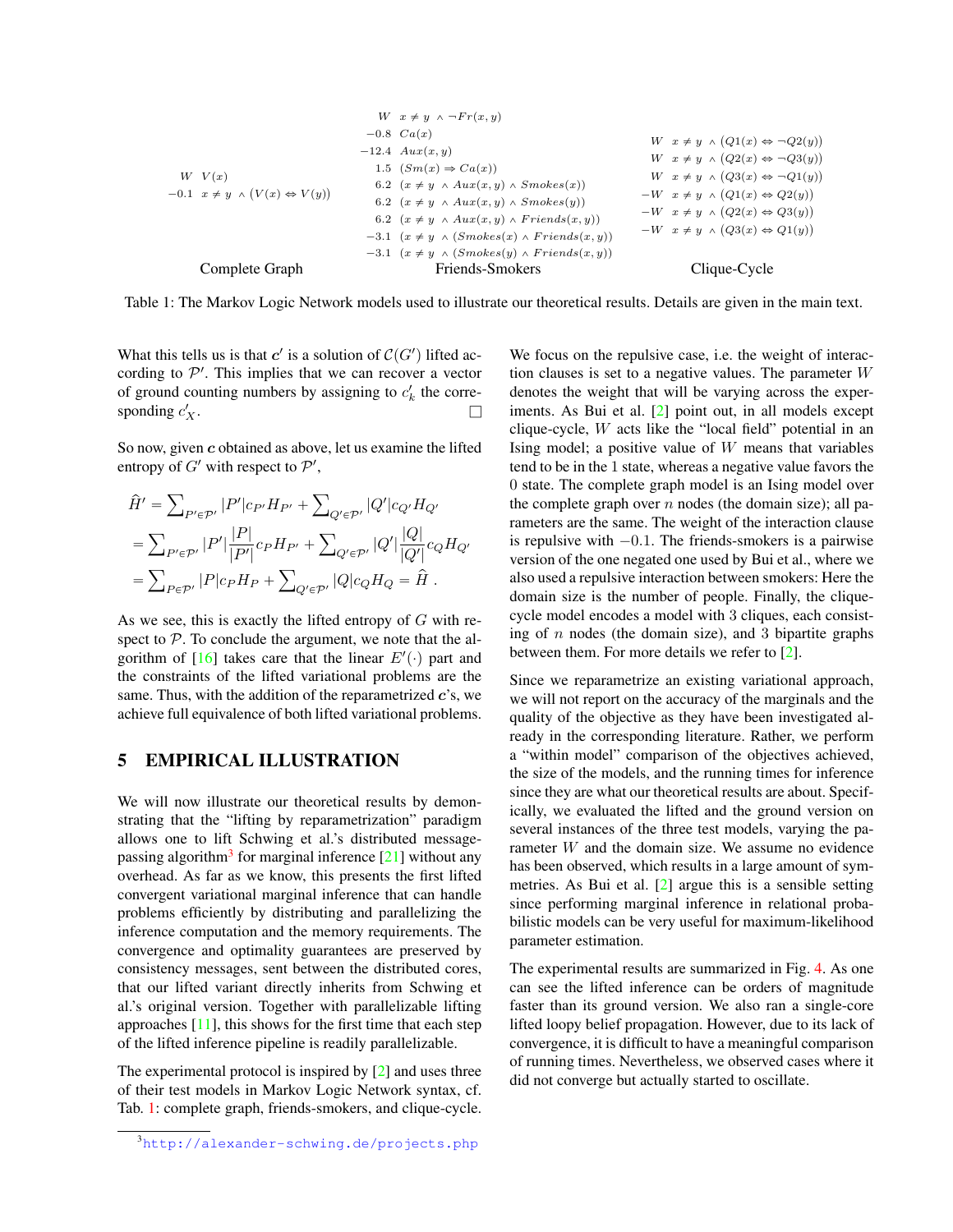<span id="page-8-0"></span>

Figure 4: Experimental results on the test models from Tab. [1.](#page-7-1) Each row shows from left to right the objective for different weights, the size (number of nodes and factors) in log-space and the running time in seconds in log-space for ground (red) versus lifted (black). As one case see, lifted variational marginal inference can be orders of magnitude faster than it ground version without sacrificing the objective. (best viewed in color)

# 6 CONCLUSIONS

We have established a "lifted inference by reparametrization" paradigm for variational marginal inference. More precisely, we have introduced the notion of equitable partitions of concave free energies and shown how to use them to reparameterize the corresponding variational optimization problems. In turn, a large class of existing variational marginal inference algorithms can directly be made aware of symmetries without modifications. We illustrated this by lifting Schwing et al.'s distributed messagepassing algorithm for marginal inference, resulting in the first lifted, distributed, convergent message passing algorithms for marginal inference. Moreover, the paradigm of reparametrization allows us to address the observation of Bui et al. [\[2\]](#page-9-13) about their Frank-Wolfe TRW solver running slower than BP. At least in the case where no extra tightening is required, one can just compute the TRW counting numbers with lifted Kruskal, reparametrize and apply a generic convergent message-passing algorithm.

Our work provides several avenues for future work. For instance, one should explore what other constraints we can posed on counting numbers to enforce exactness while we can still optimize over the set in a lifted fashion. Since the dimensionality reduction changes the geometry of the variational optimization problem, one should also investigate its interaction with the solvers. It is interesting to explore features of relational languages to speed up lifted variational marginal inference even more. One of the most interesting open question raised by our work is whether nontrivial reparametrizations of  $F_{\text{Bethe}}$  and of energies in general exists and are exploitable for speeding up optimization, at least in an approximate sense. An affirmative answer would have deep implications not only for probabilistic inference but for many tasks in computer vision, machine learning, and AI in general.

Acknowledgements: The authors would like to thank the reviewers for their feedback. This research was partly supported by the German-Israeli Foundation (GIF) for Scientific Research and Development, 1180-218.6/2011.